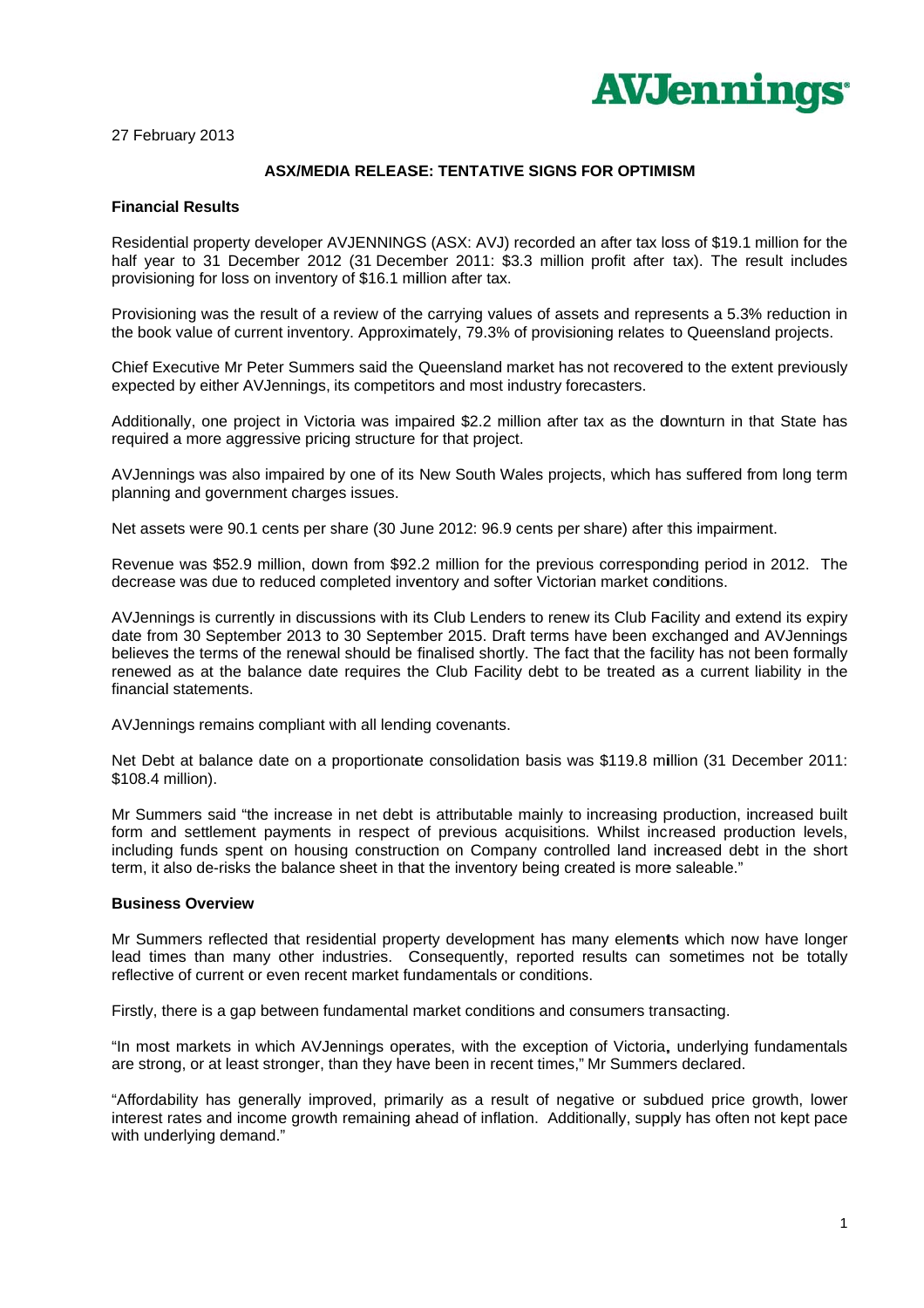He said, however, that subdued market conditions have generally continued through calendar 2012. Residential property market conditions during the reporting period were adversely affected by weak consumer confidence which has subsisted for some time now.

"There are signs that some markets are starting to improve although this is taking time to translate into transactions."

Secondly, even when markets show signs of recovery, time is required to rebuild work in progress levels and achieve sales and settlements to recognise revenue.

As previously advised to the market, one of AVJennings' strategies was to address the poor market conditions which continued through 2012, by scaling down development expenditure.

"Whilst this has allowed AVJennings to conserve cash it has meant that less inventory has been available in the market for sale. This has also significantly affected revenues for the half year," Mr Summers added.

The table below illustrates the slowdown in WIP during 2012 and the increase towards the end of the current reporting period and shows the number of lots under development (work in progress) at certain dates:

- \* 667 at 30 June 2011;<br> $*$  572 at 31 December 1
- $*$  572 at 31 December 2011;
- 318 at 30 June 2012; and
- 554 at 31 December 2012.

He added that it will take time for new stock to be completed and sold before revenue increases, but the process is underway.

"Additionally, market sentiment over the last year has shifted such that customers in most markets respond more favourably to completed housing than to land only sales. AVJennings has responded to this change by increasing housing construction on controlled land. Whilst this requires greater use of capital in the short term, it also reduces sales risk by facilitating turnover."

Finally, new projects take time to bring to site and become established. In late 2010 the Company expanded its land portfolio by some 3,000 lots.

"These projects have taken time either to get to revenue recognition stage or to achieve the type of maturity at which sales reach the types of volumes required to materially impact the business. Whilst some aspects of this have been slower than anticipated, and some outside of the Company's control, we are now significantly advanced in this process," he added.

Mr Summers said that in relation to the main markets in which AVJennings operates, there have been mixed conditions.

The main reduction in revenue for the period has occurred in Victoria.

The Victorian market was overheated during 2010/11 and conditions have since softened considerably. Revenues declined by \$31.8 million for the reporting period from December 2011 figures, however, margins on Victorian projects remain acceptable and sales performance over the December 2012 and January 2013 period improved and indicate that market conditions in Victoria appear to have stabilised.

The NSW market continues to show signs of improvement with increased enquiry levels at most projects. This is a significant improvement on very poor conditions which prevailed in NSW for nearly a decade.

Mr Summers pointed out that AVJennings' operations in NSW have been impacted by delays out of the Company's control to its new project at Cobbitty. A combination of delays being overcome as well as improving market conditions should see better outcomes from our New South Wales operations.

He said that until relatively recently Queensland prices, particularly in the lower and middle segments, were high by historical levels compared to Sydney and Melbourne. This is no longer the case and the Queensland markets in which the Company operates are now priced at, or even below, historical levels and overall fundamentals are quite strong.